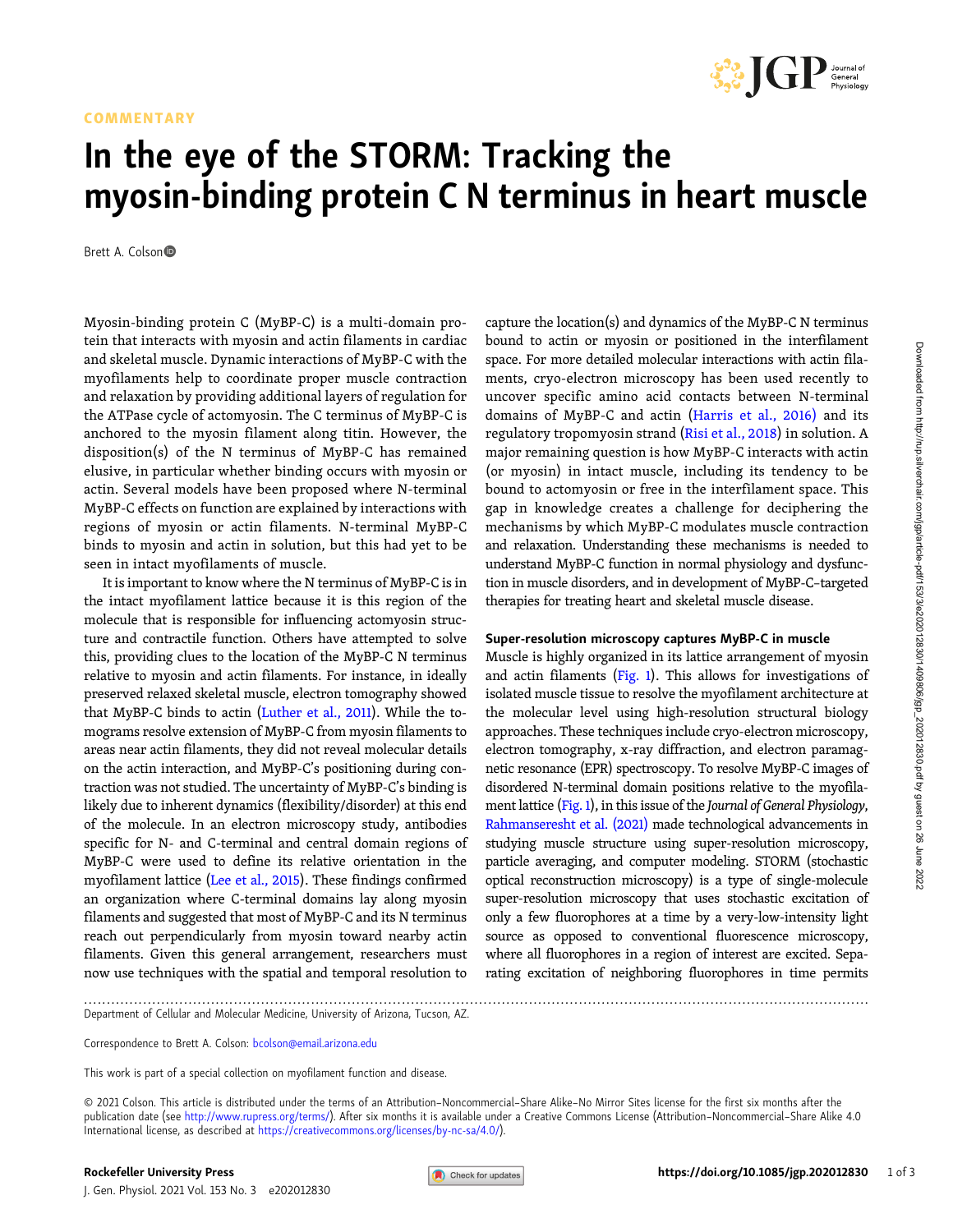

<span id="page-1-0"></span>

Figure 1. Cross-section of myofilaments and MyBP-C in muscle. Cartoon of one myosin (M) filament and surrounding six actin (A) filaments representative of the cross-section arrangement in cardiac and skeletal muscle. In [Rahmanseresht et al. \(2021\),](#page-2-0) STORM is used to resolve the relative disposition of fluorescently tagged actin (green) and the MyBP-C N terminus (C, magenta). Actin filaments in hexagon spot patterns are readily observed as expected in the muscle myofilament lattice. N-terminal MyBP-C was observed to extend from the myosin filament to be in close proximity to actin in relaxed and activated conditions, and N-terminal MyBP-C could only bind myosin when near actin. However, MyBP-C typically existed in random locations in the interfilament space, consistent with elongated, flexible, and freely diffuse MyBP-C molecules.

fitting of each fluorophore's position. Thus, STORM detects the individual center location of fluorophores, typically in a two-dimensional plane, and combined with multiple fluorophore colors, is used for reconstructing images. While conventional fluorescence microscopy is limited by diffraction (180 nm), STORM allows for 20–40-nm resolution, which is well suited for surveying the myofilament lattice.

[Rahmanseresht et al. \(2021\)](#page-2-0) characterize cardiac muscle isolated from transgenic mouse hearts carrying a Myc-tag at the end of MyBP-C protein [\(Sadayappan et al., 2005](#page-2-0)). The Myc-tag allows for specific immunostaining of MyBP-C with a fluorescent antibody, and actin filaments were labeled with dye-conjugated phalloidin, a peptide that tightly binds actin. The fixed muscle preparations were imaged using two-color STORM, and the resolution of the images was improved by particle averaging. The authors take great care in validating that the reconstructed images arise from actin filaments arranged in hexagon shapes and not random signal. Further, [Rahmanseresht et al. \(2021\)](#page-2-0) compare the experimental images with images generated in silico to help with defining the disposition of MyBP-C N-terminal domains within the actin hexagon (Fig. 1) by considering scenarios of binding to actin or myosin under relaxed and activated conditions.

#### N-terminal MyBP-C resolved near actin

[Rahmanseresht et al. \(2021\)](#page-2-0) show that MyBP-C's N terminus appears to bind actin filaments in both active and relaxed muscle preparations. Binding to myosin could also occur, but only when myosin heads are in close proximity to actin filaments, such as during active contractions. Strikingly, a majority of the elongated N-terminal MyBP-C molecules are likely to be in the interfilament space between myosin and actin. [Rahmanseresht et al. \(2021\)](#page-2-0) find that MyBP-C extends away from the myosin filament to the surface of actin filament  $(Fig. 1)$ . It is estimated that in 10–20% of the instances, MyBP-C is bound to actin, leaving 80–90% of MyBP-C freely dispersed in the interfilament space in relaxed muscle. In active muscle, bound MyBP-C increases to 60–80%. The authors' experimental and computational images suggest that N-terminal MyBP-C searches and captures binding partners in the proximity of actin filaments, presumably actin and tropomyosin, but possibly myosin during contraction.

This work by [Rahmanseresht et al. \(2021\)](#page-2-0) underscores the importance of understanding the unbound N-terminal domains of the MyBP-C molecule as well as the dynamics of this region in its naturally phosphorylated state (roughly two-thirds phosphorylated in mouse; [Previs et al., 2012\)](#page-2-0). Of note, the MyBP-C was at physiological levels of partial phosphorylation (O'[Leary](#page-2-0) [et al., 2019;](#page-2-0) [Rahmanseresht et al., 2021\)](#page-2-0), which would be expected to reduce binding interactions ([Gruen et al., 1999;](#page-2-0) [Shaffer](#page-2-0) [et al., 2009](#page-2-0)). This work sets the stage for in situ analysis of regulators of MyBP-C function and structure, including kinase phosphorylation and ∼200 MyBP-C mutations that have been reported to cause hypertrophic cardiomyopathy (HCM). Ultimately, this work is a key step toward the development of MyBP-C–targeted therapies for heart failure, HCM, and other muscle disorders. Cardiac MyBP-C has an additional domain at the N terminus compared with skeletal MyBP-C, which has been shown to specifically bind to the actin filament ([Harris et al.,](#page-2-0) [2016\)](#page-2-0), so it will be interesting to establish how MyBP-C's actin interactions compare in different muscle types.

## Dynamic equilibrium of MyBP-C binding

Following from the study by [Rahmanseresht et al. \(2021\)](#page-2-0) resolving structures down to tens of nanometers, it will now be necessary to define the molecular level interactions (<10 nm) between N-terminal MyBP-C and actin and myosin filaments. This includes the amino acid contacts and domain regions involved in binding, how the structure and dynamics of actin and myosin filaments are impacted by MyBP-C binding, and more information about the dynamic equilibrium of MyBP-C in bound and unbound states. In addition, determining the structure and dynamics of the MyBP-C molecule unbound in muscle, with particular focus surrounding the intrinsically disordered and phosphorylatable M-domain, will also enhance understanding of the molecular mechanism(s) by which MyBP-C modulates contraction and relaxation. The next steps in resolving further details of MyBP-C structure and dynamics in muscle will be aided by approaches under physiological conditions including FRET spectroscopy, single-molecule fluorescence, and cryo-electron